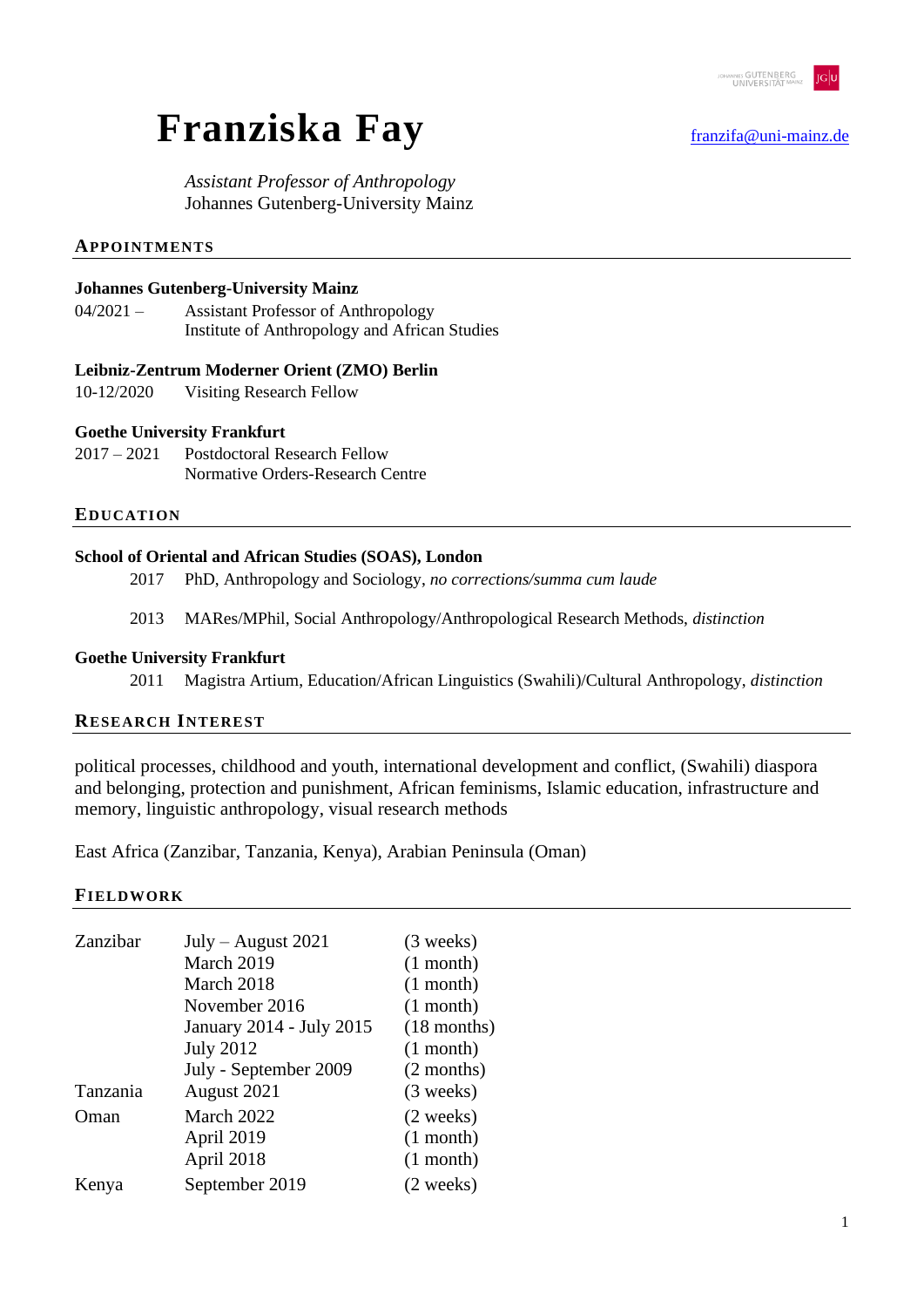# **RESEARCH PROJECTS**

| 2021      | Women's Political Authority in Contemporary Tanzania                                 |
|-----------|--------------------------------------------------------------------------------------|
| 2020      | Young Omani Swahili-speakers in the 'Zanzibar Diaspora' (Postdoc; Oman Research      |
|           | Grant, ZMO, Berlin)                                                                  |
| 2019-2021 | Generation Absent: Youth Identity and Belonging in the 'Zanzibar Diaspora' (Postdoc; |
|           | Normative Orders – Research Centre)                                                  |
| 2018-2019 | Multireligious Utopias? Youth, Secularization and Islamic Education Across the       |
|           | Western Indian Ocean World (Postdoc; Normative Orders - Research Centre)             |
| 2017-2018 | Zwischen Säkularisierung und Religiosität: Reformbewegungen im islamischen           |
|           | Bildungswesen in Sansibar und Oman (Postdoc; Cluster of Excellence Normative         |
|           | Orders)                                                                              |
| 2013-2017 | Perilous Protection: Discipline, Chastisement and Child Protection in Schools in     |
|           | Zanzibar (PhD; DAAD, British Institute in Eastern Africa, SOAS, RAI)                 |
|           |                                                                                      |

#### **TEACHING**

# JOHANNES GUTENBERG-UNIVERSITY MAINZ, Germany

| (MA, summer 2022)                     |
|---------------------------------------|
| (BA, summer 2022)                     |
| $(BA,$ winter $2021\_22$ , in-person) |
| (BA, winter 2021_22, in-person)       |
| $(BA,$ winter $2021\_22$ , online)    |
| (BA/MA, summer 2021, online)          |
| (BA, summer 2021, online)             |
| (BA, summer 2021, online)             |
| (BA, summer 2020, online)             |
|                                       |

# SCHOOL OF ORIENTAL AND AFRICAN STUDIES (SOAS), London, UK

*Theory in Anthropology*  $(2<sup>nd</sup>$  year BA Tutorials, 2016) *CAPITAL L - Swahili Language and Study Skills Programme* (2013)

# ZANZIBAR UNIVERSITY (ZU), Zanzibar, Tanzania

*Child Rights-Based Approaches* (2014)

# **GRANTS AND AWARDS**

| 2020 | Oman Research Grant 2020 – Leibniz-Zentrum Moderner Orient (ZMO), Berlin                   |
|------|--------------------------------------------------------------------------------------------|
| 2016 | Royal Anthropological Institute - RAI/Sutasoma Award for Potentially Outstanding PhD Merit |
|      | Wenner-Gren Foundation/ASA - ASA2016 Conference Grant                                      |
|      | University of Kent - ASAUK Conference Grant                                                |
|      | Centre for the Study of Childhood&Youth, University of Sheffield - Southern Childhoods     |
|      | <b>Workshop Grant</b>                                                                      |
| 2015 | SOAS, University of London - Arts & Humanities Conference Grant                            |
| 2014 | German Academic Exchange Service (DAAD) - PhD Fieldwork Grant                              |
|      | SOAS, University of London - Arts & Humanities Conference Grant                            |
|      | 2013 SOAS, University of London - Santander Mobility Award                                 |

University of London - Santander Mobility Award British Institute in Eastern Africa (BIEA) - Minor Research Grant European Consortium for Political Research (ECPR) - Travel and Accommodation Grant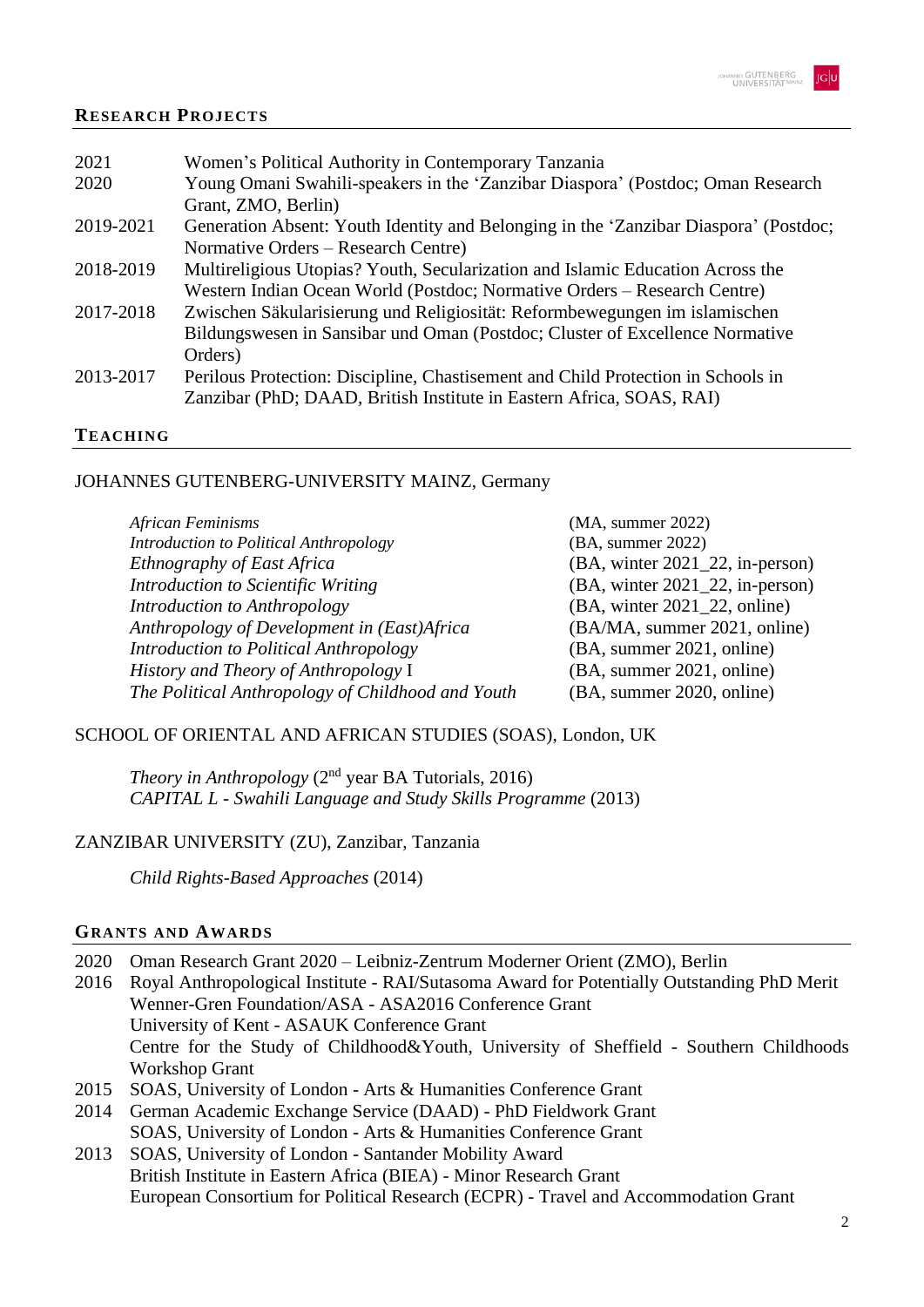

- 2012 German Academic Exchange Service (DAAD) Master's Scholarship
- 2009 European Commission-Socrates/ERASMUS Study Exchange Grant, SOAS, London German Academic Exchange Service (DAAD) - Intensive Swahili Language Course Grant, 2 months, State University of Zanzibar (SUZA)
- 2008 German Academic Exchange Service (DAAD) Research Stay and Swahili Workshop Grant, Institute for African and Asian Languages, Lomonossov University Moscow, Russia

# **MEMBERSHIPS**

# *Working Groups*

Ethics Committee of the Faculty of Historical and Cultural Studies (FB07), JGU Mainz Editing Board of "Mainzer Beiträge zur Afrikaforschung" ZIS Working Group – Linguistic Anthropology/Anthropological Linguistics, JGU Mainz GAA Working Group – Political and Legal Anthropology GAA Working Group - Public Anthropology

# *Associations*

The Alliance for Child Protection in Humanitarian Action Working Group Deutscher Hochschulverein (DHV) European Association of Social Anthropologists (EASA) German Anthropological Association (GAA/DGSKA) African Studies Association Germany (VAD) Centre for Interdisciplinary African Studies (ZIAF) Oxford Children's Rights Network Southern Childhoods Network

# *Representation*

Staff Representative for postdoctoral researchers to the Directorate of the Cluster of Excellence 'Normative Orders' (2018-2021)

# **SERVICE**

# *Peer Reviews*

Africa Spectrum, American Anthropologist, Children's Geographies, European Association for Social Anthropologists, Journal of the Royal Anthropological Institute, Journal of African Cultural Studies, Social Anthropology, Childhood

# *Book Reviews*

*Journal of the Royal Anthropological Institute*, *Children's Geographies*

# *Grant Proposal Reviews*

Studienstiftung des deutschen Volkes, Vereinigung für Afrikawissenschaften Deutschland (VAD), Independent Social Research Foundation (ISRF)

# **OTHER PROFESSIONAL EXPERIENCE**

# *Consultancies*

|      | 2017-2020 OF Bildungsbüro Offenbach, Translator                                  |
|------|----------------------------------------------------------------------------------|
| 2015 | Save the Children, Zanzibar, Tanzania - Positive Discipline in Everyday Teaching |